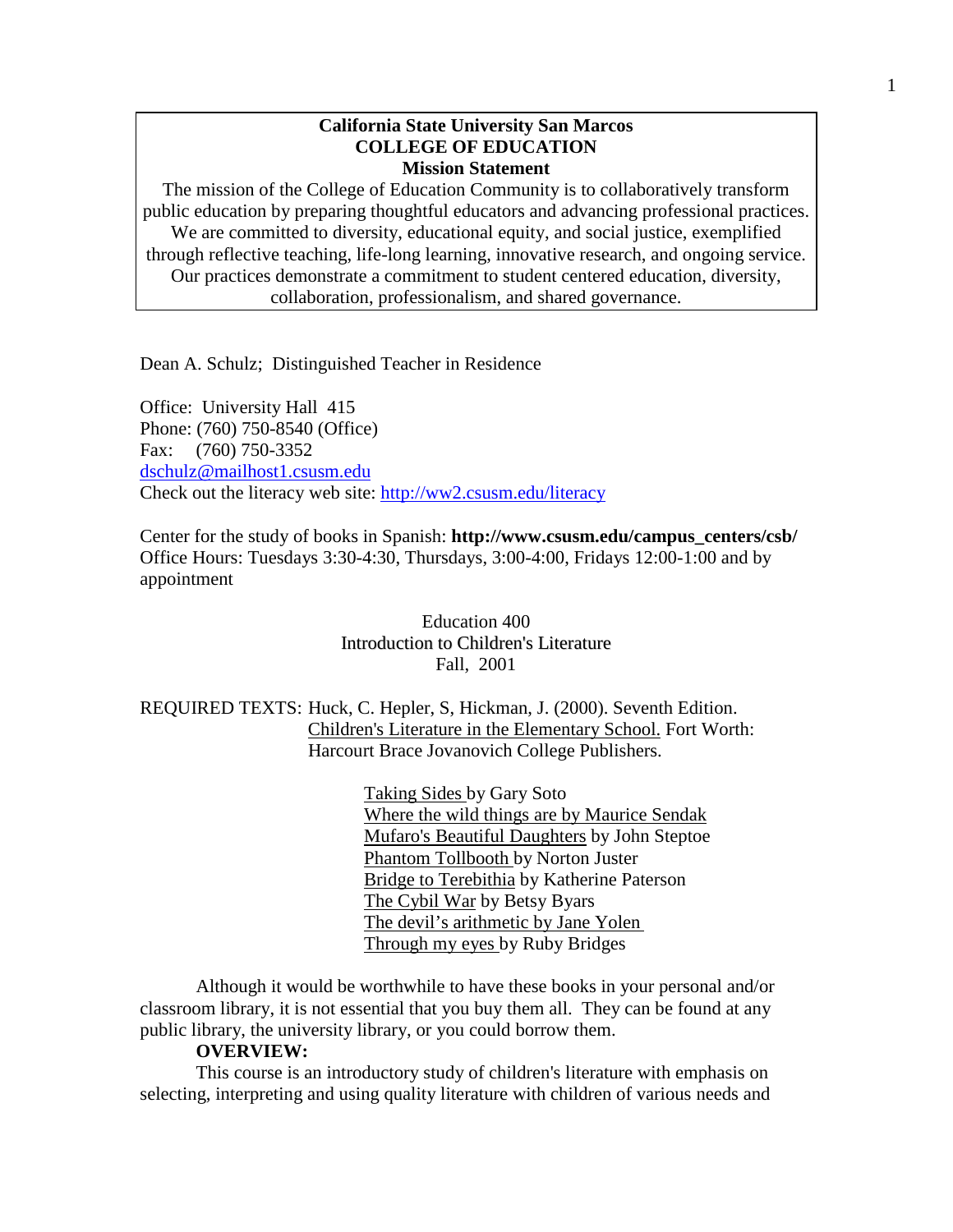developmental levels. It is designed to give experience in selecting what is best and appropriate for children of different "ages and stages". Techniques for introducing literature to children, finding ways to deepen and broaden children's understanding of literature, and extending children's interest in literature are included. Most of all, the course is intended to help students recognize and value good children's literature for its artistic and literary merits and for its importance to children. Specific objectives to be achieved include the following:

# **Knowledge**

1. Students will become aware of the range of available literary material for children and will become familiar with selected examples of picture books, folk and fairy tales, fantasy, poetry, realistic fiction and historical fiction and informational books.

2. Students will learn criteria for book selection that are appropriate to children's literature.

3. Students will recognize developmental characteristics of children that affect their reading interests, responses and appreciation

# **Attitudes/Values**

1. Students will display a positive, interested stance toward the reading of children's literature

2. Students will display a commitment to the use of children's literature in the elementary classroom in various areas of curriculum (reading social studies, science, etc.)

3. Students will develop a commitment to foster multicultural understanding through the inclusion of literature from diverse cultures

4. Students will value reading as a means of enjoyment as well as means of getting information.

5. Students will value children's right to read a wide range of literature without censorship.

#### **Skills**

1. Students will practice strategies for bringing children and books together including techniques for :

a. encouraging children's reading and response

- b. presenting literature to children through reading aloud, storytelling, etc.
- c. planning discussions
- d. designing creative experiences
- 2. Students will practice responsible decision making in choosing books and in drawing the line between selection and censorship.

#### **REQUIREMENTS:**

\***Participation**: **Attend class regularly, arrive on time**, **stay for the whole class,** bring assigned books to class, complete assignments and display an understanding of material read through class discussions. You are also expected to speak up and out in class, to question not only when you do not understand, but also when you disagree.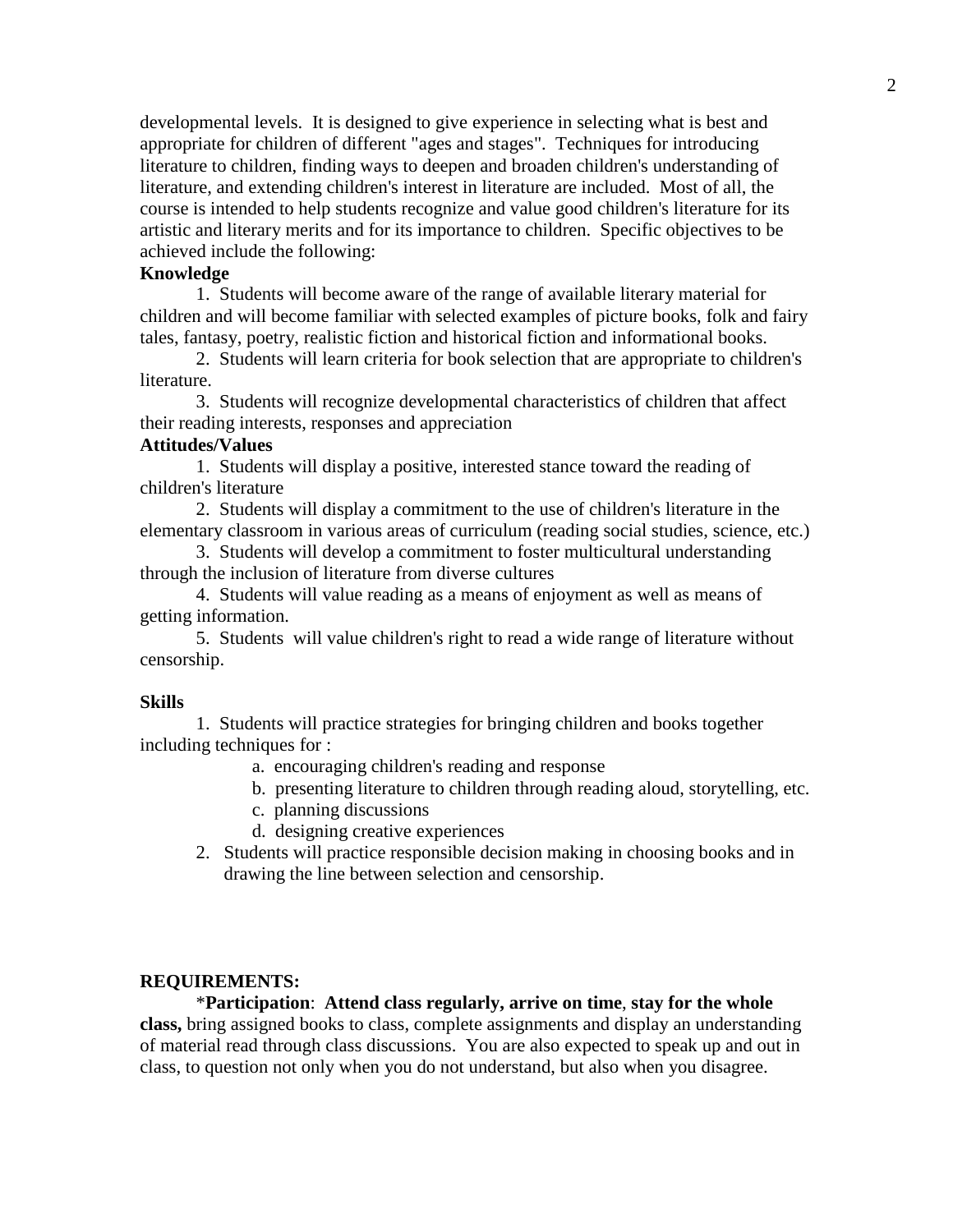**\*15 Hours of contact with children**: This is a requirement of the course as mandated by the university. This can take several forms: if you currently volunteer in a classroom, volunteer in a library to read to children, volunteer at the Boys and Girls Clubs, Headstart, take your children or a friend or neighbor's children to the library or volunteer in their classroom. This requirement is very negotiable in terms of the form it will take. If you are **currently** enrolled in a course that has the same requirement, those hours will be sufficient. The point is to observe and/or participate in situations with children in which they interact with books. Write about this experience in your journal (see next item).

**Possible sites**: Headstart Programs, Libraries, Boys and Girls Clubs, After school programs, and area schools.

\***Book Exploration and Response:** Read widely among the various published books for children and respond to them in a journal format. **Please read more than picture books.** The purpose of this course is to sample as much children's literature as you can. Be careful that the genres we discuss at the end of the course do not get shortchanged in your own reading. DO NOT include Disney, Sesame Street, Berenstein Bears or other commercial books (based on a TV show or toy). Your list should include a balance of ABC books, counting books, concept books, predictable books, picture books, folktales, fairy tales (European and non-European), myths, legends, fables, fantasy, realistic fiction, poetry anthologies and or collections of poetry, historical fiction and nonfiction. Also try to be balanced in the cultures and ethnic groups your book choices represent. **The guidelines for journal responses are as follows:**

\* The front of your journal should have a list of all the books you read including the title, author, publication date and genre. Set up a table like this:

| Title | Author | Publication date | Genre |
|-------|--------|------------------|-------|
|-------|--------|------------------|-------|

\* You must turn in a response for **at least** 25-30 books. Write one entry for each book you read.

\* Please date your entries.

\* Please mention the title of the book(s) you're talking about in your entries

\* **Please do not write an annotation (summary) of each book you read** Write about one or more of the following: Write about what strikes you. Tell what you noticed. Tell what you thought and felt and why. Tell what you liked and didn't and why. What were the best parts of the book? the worst? Discuss what you think is a good piece of literature for children and a bad piece. What is quality literature? Tell how you read and why. Tell what these books said and meant to you. How did the book make you feel? What is the author saying about life and living through this book? What connections are there between the book and your own life? In what ways are you like any of the characters? Do any of the characters remind you of friends or family ? What character would you like to be in this book? What would you talk about with the characters? Ask questions or ask for help. See the response rubric at the end of the syllabus for ideas. \*You will turn in your journal approximately every three weeks. See calendar for turn in dates. I will divide the class evenly and alphabetically.

### **Contact with children:**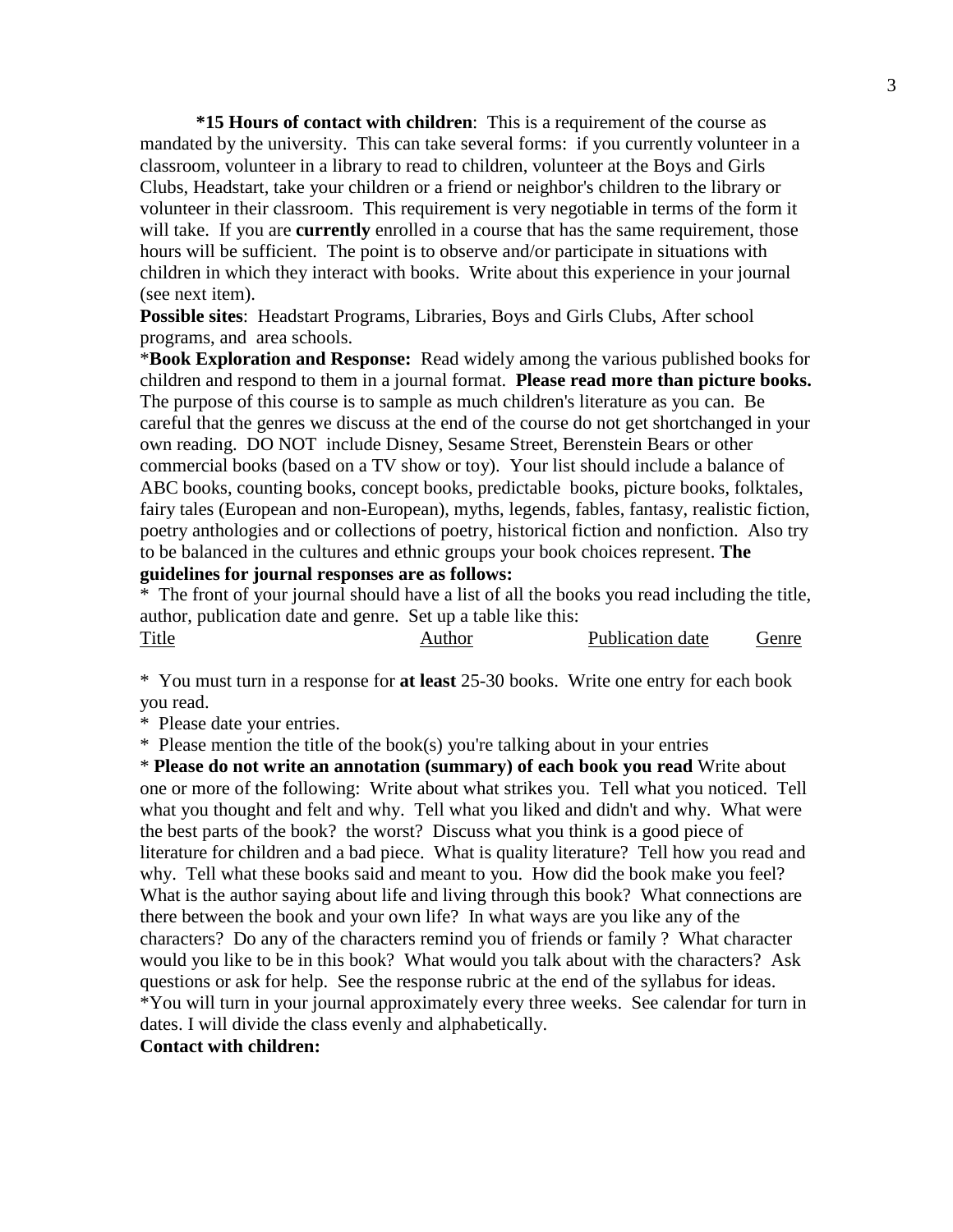\* On the second page (or third or fourth, depending on how many books you read)of your journal keep track your contact time with children. Keep a running record of the date and time you spent with children and books. It could look like this:

Date Place Amount of time spent Activities/Books read

\* **At least three** times during the semester, write about what you observe in your contact with children.

\* When you write about your contact with children, write about: what you did, what you observed, what you think about, what you might like to share with children, what books they are reading, what they like, how they respond to particular books, etc.. Write about when something interesting happens. It is not necessary that you write about every contact you make and please keep it relevant to this class. It's wonderful if you spend recess or math class with the children you observe, but you don't need to write about it. However, this journal should give me a pretty good picture of what your experience was about and what part you played. **CHECK CALENDAR FOR JOURNAL TURN IN DATES**.

**From the following assignments, choose 4 to complete. For one of the assignments try to find another way to represent what you know or have learned without writing it. I will respond to each of your assignments. PLEASE REREAD THE DESCRIPTION OF THE ASSIGNMENT BEFORE BEGINNING.**

**\*JOURNAL REVIEWS**: Do an oral critique (4-5 minutes) and a visual display of a single issue of a magazine for children or of a literature-related professional periodical. Be sure to include how often the journal is published in a year, how much it costs, what age it is appropriate for and what kinds of things the magazine features. To avoid duplication, select from the list below and **sign up in class by September 3**. (If a journal you would like to review is not on this list, please check with me before reviewing it) Children's Magazines: Professional Periodicals

3-2-1 Contact Book Links American Girl BookList Baby bug The Horn Book Chickadee Magazine Language Arts Child Life The New Advocate Children's Playmate The Reading Teacher Cobble stone (history magazine) School Library Journal Chispa (Spanish) Storytelling Magazine Crayola Voices from the middle Cricket The WEB Highlights for Children Children Children's Literature in Kid City (previously the Electric Company) Education Kids Discover Jack and Jill Ladybug Merlyn's Pen (student writing) New Moon: The magazine for girls and their dreams Owl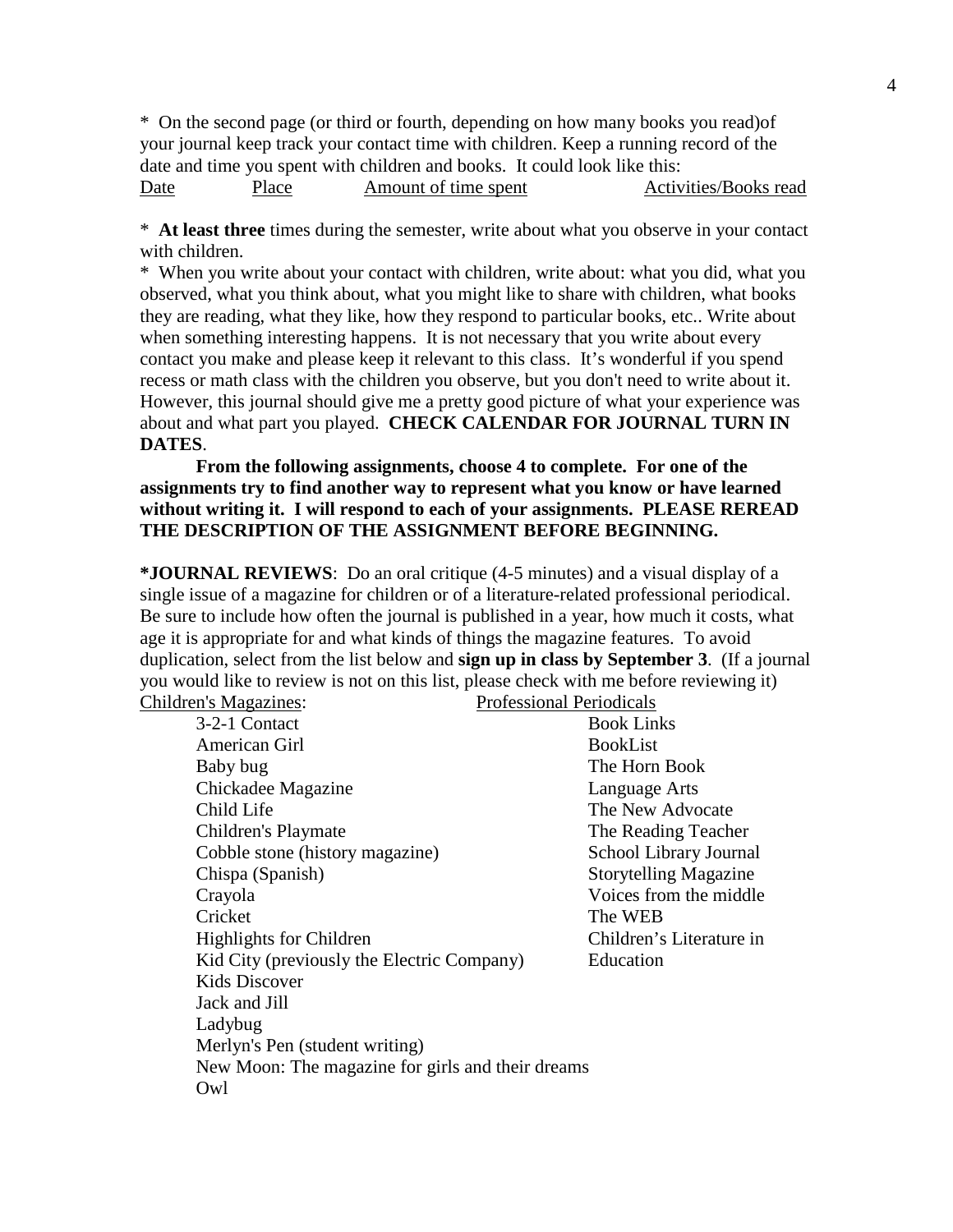Ranger Rick Sesame Street Magazine Scholastic Magazine Sports Illustrated for Kids Stone Soup Stork Magazine 3-2-1 Contact Time Magazine for kids Turtle Magazine for Preschool Kids U\*S\* Kids Weekly Reader World Magazine (National Geographic) Your Big Backyard Zillions Zoobooks Zoonooz

#### \***IN-DEPTH EVALUATION** of one of the following:

-picture book or book of traditional literature -poetry book (by a single author or edited collection) -fantasy novel -realistic fiction novel -historical fiction novel -nonfiction, biography or autobiography

These evaluations should consider the general guidelines found on page 29 of HHHK (as appropriate) as well as guidelines found in the textbook specific to that genre. These evaluations should also include your personal reaction to the book as well as how it might be used in a classroom setting. Suggested length: about 3-6 typewritten pages. **Please do not choose one of the assigned books.**

# \***IN-DEPTH EVALUATION OF A VIDEOTAPE OR SOFTWARE PROGRAM** for

children and/or teachers. Check with me for some samples of guidelines or use existing guidelines from various organizations (ALA has guidelines for evaluating video), or create your own . You may wish to bring in the video or software to share when reviewing it for the class. Unless it is a short video, please choose a representative clip to share. If you wish to share a piece of software, please let me know in advance so that I can schedule the appropriate equipment. When evaluating, consider the appeal to children and/or teachers, accessibility (for software), applicability (in what situations could you envision it being used) and overall quality. Suggested length: 3-6 typewritten pages.

**\*COMPARE A BOOK TO A VIDEO:** Often children think that watching a movie can take the place of reading a book. Can it? Find a children's book which has been made into a film (not a reading of the book - like Reading Rainbow- but the story told in film version). Check local libraries, school libraries, and even video stores under the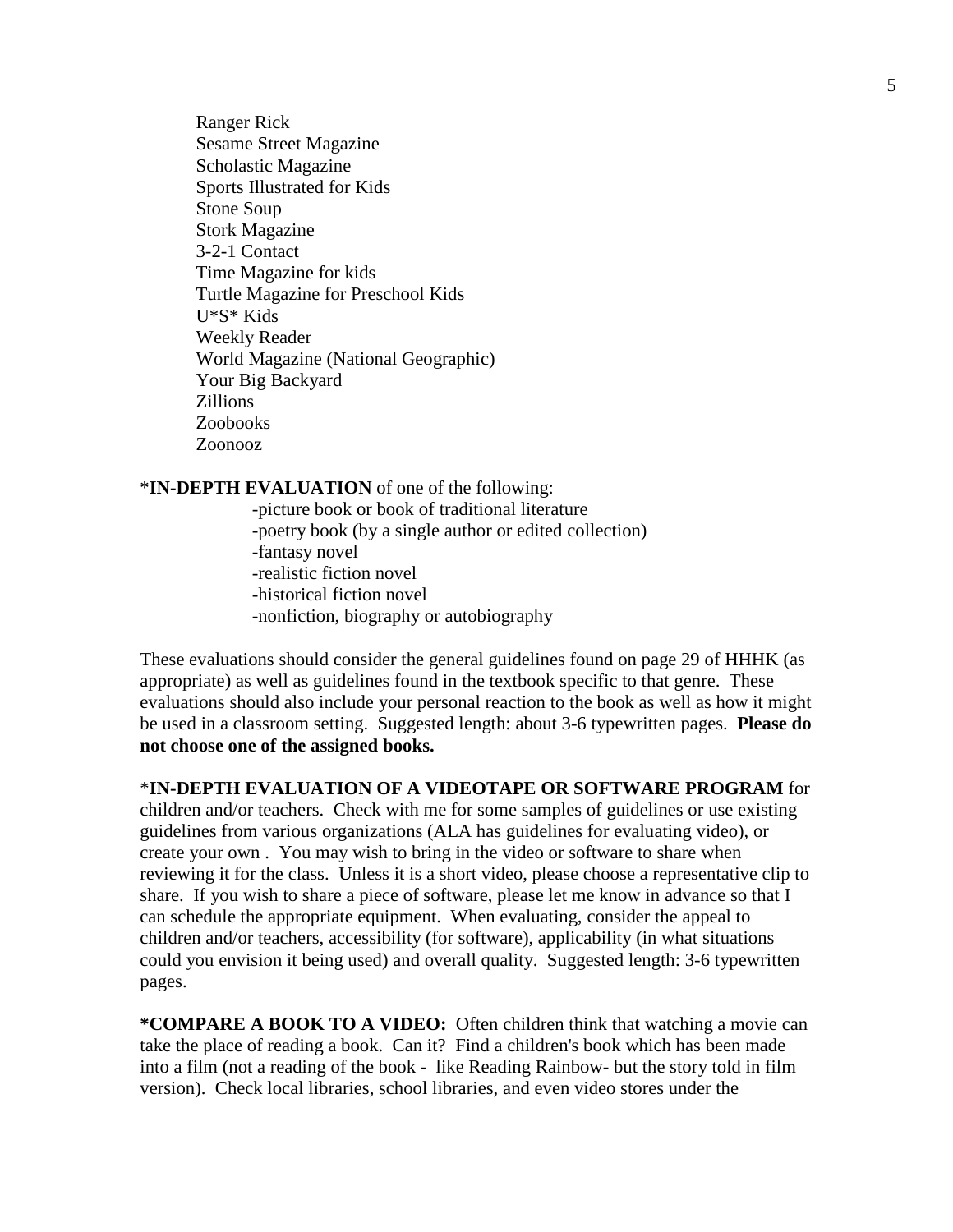children's section. **NO DISNEY**. Analyze how well the film represents the book. Is it true to the story? What does it add or leave out? How is the pacing? Does the story move along well? If parts are added or taken away was it to help move the story along or were they difficult to portray on screen? How well does the film tell the story compared to the book? Better? Worse? About the same? How does the setting and characters of the film compare to the book? If it is an animated version, was animation a good choice for this particular book? Is it done well? How might the film enhance or extend a child's understanding of the book? Would it be a good companion to the book? Begin with a short summary of the story. Then discuss the similarities and difference of the book and movie. Then discuss how well the movie portrays the book and how the movie might be used in conjunction with the book. Suggested length: 3-6 typewritten pages.

**\*OBSERVATION WITH ONE BOOK**: Alone or with a partner, observe a small group of children being read a picture book or read one aloud yourself. (Choose a book that has not been presented in class) Write at least one page of observational notes on the children's verbal and nonverbal responses during and after the literature experience. Observational notes simply describe what happened without making judgments. If you think the children responded favorably, write down the behaviors that suggested a positive response. (If you are reading the book to the group you may want to have someone else take notes during the sharing or video or audio tape it.) Then write (collaboratively, if with a partner) 3-6 typed pages of your preliminary analysis of and insights on how children experience literature and on their emerging literacy. Describe the setting in which the book was read. What time of day was it? What was the classroom like -- physically? socially? What were the responses of the children? What body language did you observe? What did the children say? Describe how the children reacted to specific parts of the book (quotes

from the book and the children would be helpful here) A tape recording of the read aloud might be helpful when recalling the read aloud. Use assigned readings, class discussions, and knowledge of child development to guide you in your writing. See chapter 2 in HHHK for additional help. Be sure to attach any notes you took to the end of the paper.

**\*OBSERVATION OF ONE CHILD**: Observe and record one child's interactions and responses to books over at least a four week period of time. Keep track of what books the child chooses to read and has read to him or her. Do you see any pattern in the child's selections? How does this child make selections? What do the child's choices, reactions, comments and questions reveal about cognitive skills or moral judgment? Do you see any changes that reflect experiences with books? Write a 3-6 page typed paper of your observations and your interpretation of this child's experiences with books. Be sure to attach any notes you collected to the end of the paper.

**\*RESPONSE**: Produce a visual representation of **your** response as a reader, not as a teacher or parent, to a piece of children's literature. The art should speak for itself. It will be displayed in our classroom (so make it big enough for the whole class to see). Please use appropriate mounting/display techniques to enhance your work. On a small card, to be displayed with your piece, briefly present the author and book to which you are responding and your process in creating your piece. The caption may be typed or hand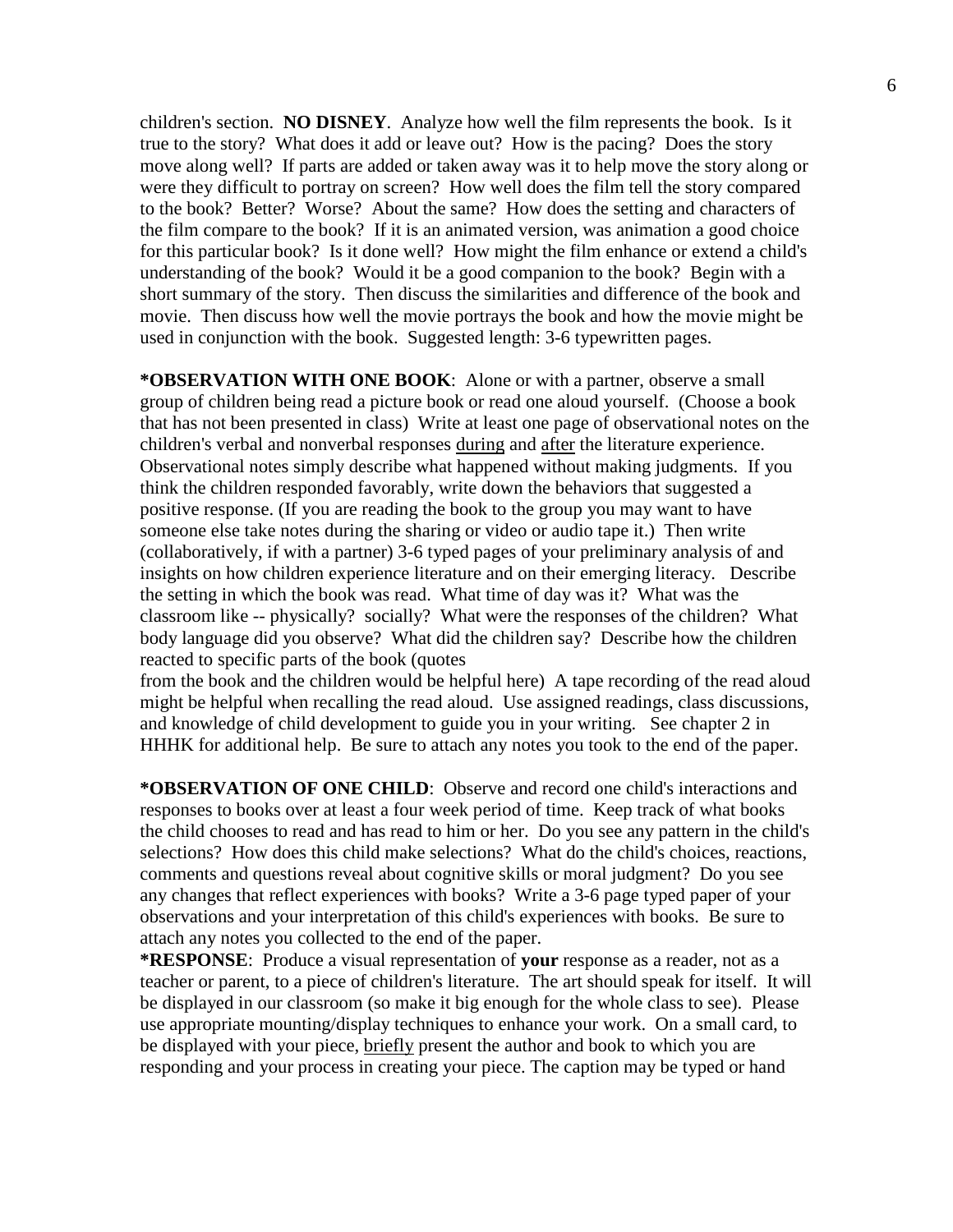lettered. Be sure to read through chapter 13 of HHHK for examples that children have produced. **Please do not choose one of the required books.**

**\*MAKE A BIG BOOK WITH A CLASS (or group of students)** Choose an appropriate book (for the age you are working with - probably under age 10), read it to the children, prepare the text for them (or if they are capable let them write the text), let them illustrate the book, bind it in some sturdy fashion, share it with our class and give it to the class with which you worked. This is not a book that you do, but rather the students each do a page and it becomes their book. **Do not do this until we have done it in class.**

**\*PICTURE BOOKS**: Do an annotated bibliography of **at least** 20 picture books with a **focus or a theme** in mind. For example, you might choose themes such as *friendship*, *families*, *changes*, *death*, *environmental preservation,* etc. However *multicultural* is not a theme, nor is a genre like *fairy tales* or *ABC books*. All the books in your bibliography must be related to the theme and the annotations should be in **your words**. Be sure to identify the theme around which you have collected the books. Do not include books you would not use with children - only include good examples of this theme. Be sure to include **full bibliographic entry** (APA or MLA style) .

**\*WEB SITES**: Do an annotated bibliography of at least 20 web sites related to children's literature. Give the address of the web site and a description of what one might find there. Try to include who's sponsoring the site (if you can) so that we know if it is simply an advertisement, a personal web site or one from a professional organization. Please check these out yourself rather than simply copying them out of journals or the like and give your own opinion. Also include whether you think it is primarily an adult site (includes lesson plans, etc.) or whether it is appropriate for children as well.

**\*POETRY COLLECTION**: Read widely from among poetry collections and poets. In any format you choose (notecards, notebook, whatever) collect and **organize** the poems **thematically (not by author or book).** Do not use "miscellaneous" or "other" as a category. With each poem, be sure to include the title of the poem, the author, and the source from which the poem came. Do not let Silverstein and Prelutsky dominate your collection. This should include a range of authors and topics. Also include a bibliography of all your sources. You must have **at least 75 poems** from **at least 12 different sources**. **No more than 20% of your collection should be from the internet**. Choose published books of poetry. Feel free to duplicate poems (rather than writing them over by hand). The purpose of this assignment is to have a large and wide ranging collection of many different types of poems on many different subjects that you could use as a resource with children in, for example, a classroom setting. If you include holidays or seasonal poems, be sure to be inclusive of many cultures and religious groups.

**\*STUDY OF AN AUTHOR, ILLUSTRATOR OR POET**: Do an in-depth study of a children's author, illustrator or poet. Your paper should be 4-6 typed pages in length, including books available of the author, illustrator or poet's work. Be prepared to share some of what you learned in class and have copies of a fact sheet of the poet, author or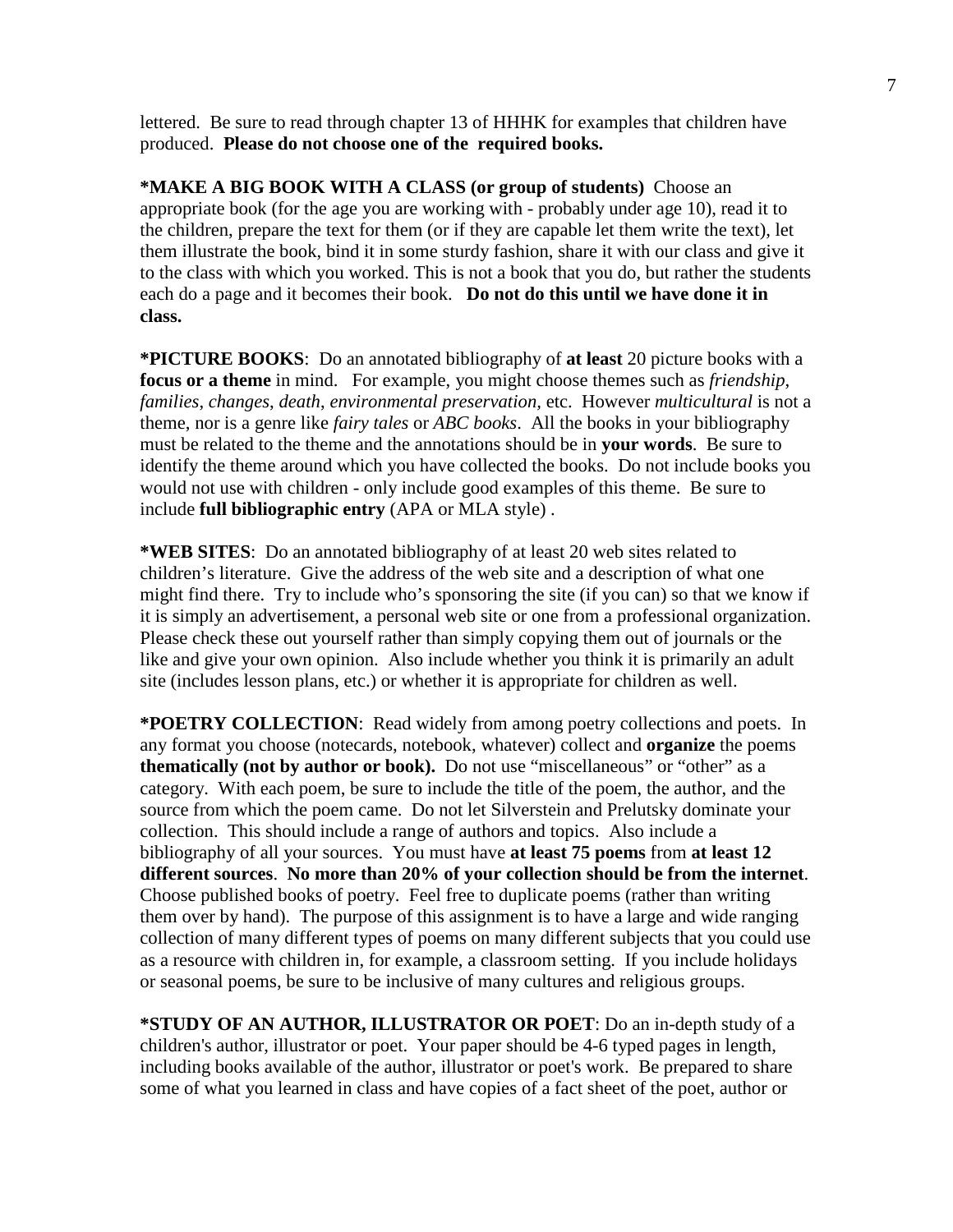illustrator, a bibliography of his or her works and ways that they could be used with children to pass out in class.

**\*LEARNING CENTER**: Design a learning center/station around a single book or a thematic group of books. A learning center is a place where children can go in a classroom and select from a variety of activities about a particular topic, the things they are interested in learning about or doing. Activities are designed to facilitate children's independent learning across the curriculum and so should include math, science, social studies, art, music and language arts activities. Please try to avoid "worksheet" type activities. A learning center is a place to promote children's inquiry on a particular subject. The learning center should also include a variety of books related to the book which is the center of the study or related to the theme. **Be sure to tie the activites in the center to the books you are using.** For example if the center is designed around *The Very Hungry Caterpillar*, the center might include books about butterflies, insects, life cycles, time - the days of the week, food, etc. Also include the instructions for the center as if the students were completing it independently. Choose the age of children you will gear your center for and that will help focus the study and activities.

**\*LEAD A BOOK DISCUSSION**: Choose one of the required books (except for the first two required books ) and be prepared to lead a class discussion on it. Please submit your book request to me **by September 3. Be prepared to discuss the book by the assigned date of completion.** Also, please submit a lesson plan or talk with me prior to your discussion with: 1) the questions, quotes, and key points or issues which will help you facilitate the discussion and 2) at least one activity for the entire class, small groups or individuals to do in class, which extends our understanding of the book. See chapter 13 of HHHK, especially pgs. 638-642 for guidance. Keep in mind that this assignment is about **leading** a discussion which means you are the **facilitator** and the class will do most of the talking. **It does not require a presentation by you about the book** .

| Date         | Topic                                                                     | Readings & Assignments<br>(Readings are due on the date they<br>are opposite.) |
|--------------|---------------------------------------------------------------------------|--------------------------------------------------------------------------------|
| August 27    | <b>Introductions</b><br>Value of Literature<br><b>Types of Literature</b> | Read HHHK - Chapt. 1                                                           |
| September 10 | Response to literature                                                    | HHH Chapt. 2<br>Bring a favorite book from<br>childhood<br><b>Sign Ups</b>     |

### **SCHEDULE:**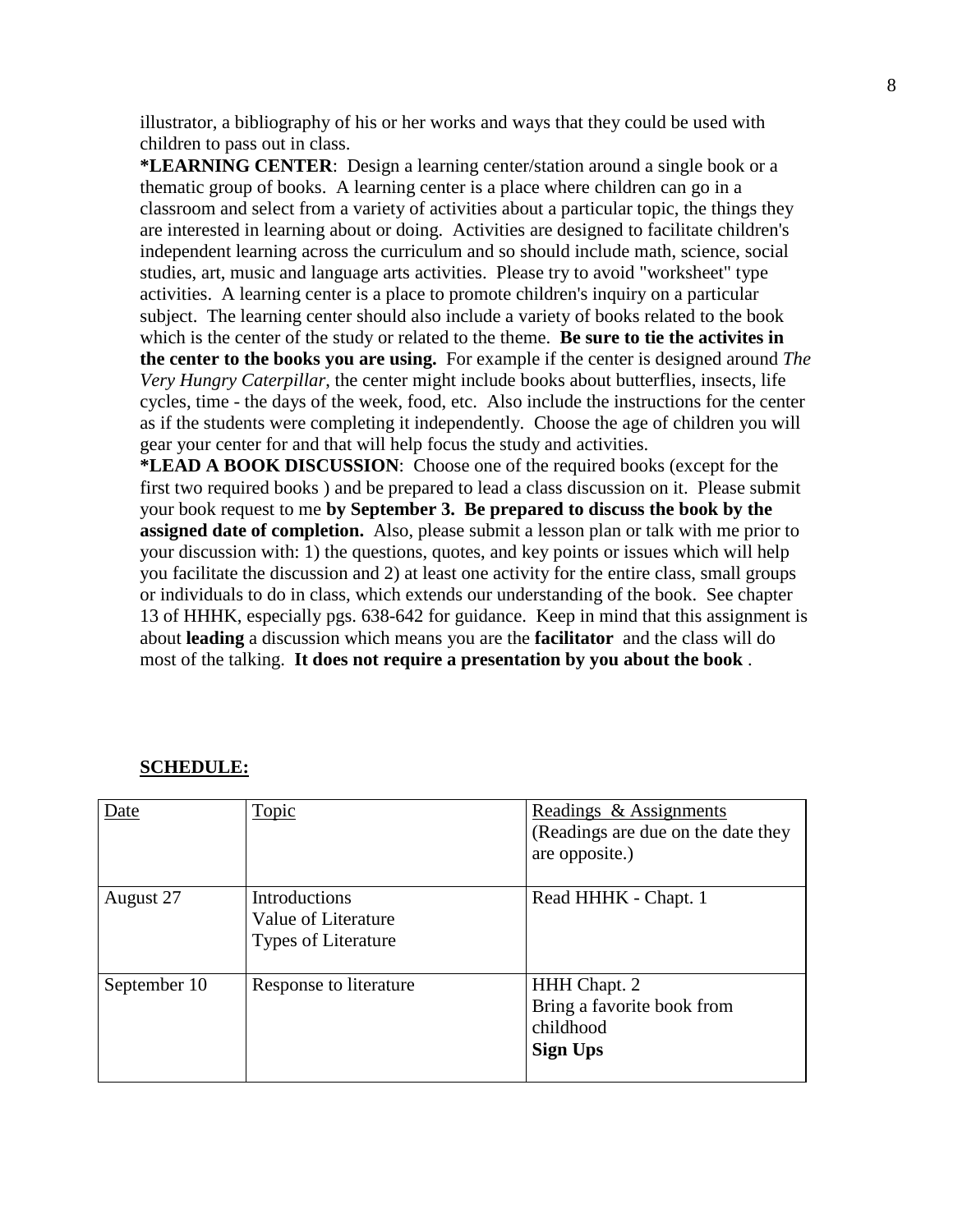| Sept. 17 | Guidelines to literature selection  | The Changing World of Books<br>HHHK Ch. 3<br><b>Taking Sides</b><br>Journal turn in for group A                                                       |
|----------|-------------------------------------|-------------------------------------------------------------------------------------------------------------------------------------------------------|
| Sept. 24 | Books to begin on<br>Early literacy | <b>ONE ASSIGNMENT DUE</b><br>HHH - Chapt. 4<br><b>Bring HHH</b><br>Journal turn in for group B                                                        |
| Oct 1    | <b>Picture Books</b>                | HHHK -Chapt. 5<br>Where the Wild Things Are<br><b>Bring HHHK</b><br>Journal turn in for group C                                                       |
| Oct. 8   | <b>Traditional Literature</b>       | HHHK - Chapt. 6<br><b>Mufaro's Beautiful Daughters</b><br><b>Bring HHH</b><br>Journal turn in for group A                                             |
| Oct. 15  | Fantasy/Science Fiction             | HHHK - Chapt. 7<br><b>Phantom Tollbooth</b><br>Bring in an object related to Tuck<br>Everlasting<br>ONE ASSIGNMENT DUE<br>Journal turn in for group B |
| Oct. 22  | Poetry                              | HHHK - Chapt. 8<br><b>Bring Poetry Book</b><br>Share a Poem<br>Journal turn in for group C                                                            |
| Oct. 29  | <b>Realistic Fiction</b>            | HHHK - Chapt. 9<br>Bridge To Terebithia<br>Cybil War<br><b>Bring HHHK</b><br>Journal turn in for group A                                              |
| Nov.5    | Censorship                          | Bring in a book that has been<br>censored and the reason(s) for its<br>censure<br><b>ONE ASSIGNMENT DUE</b><br>Journal turn in for group B            |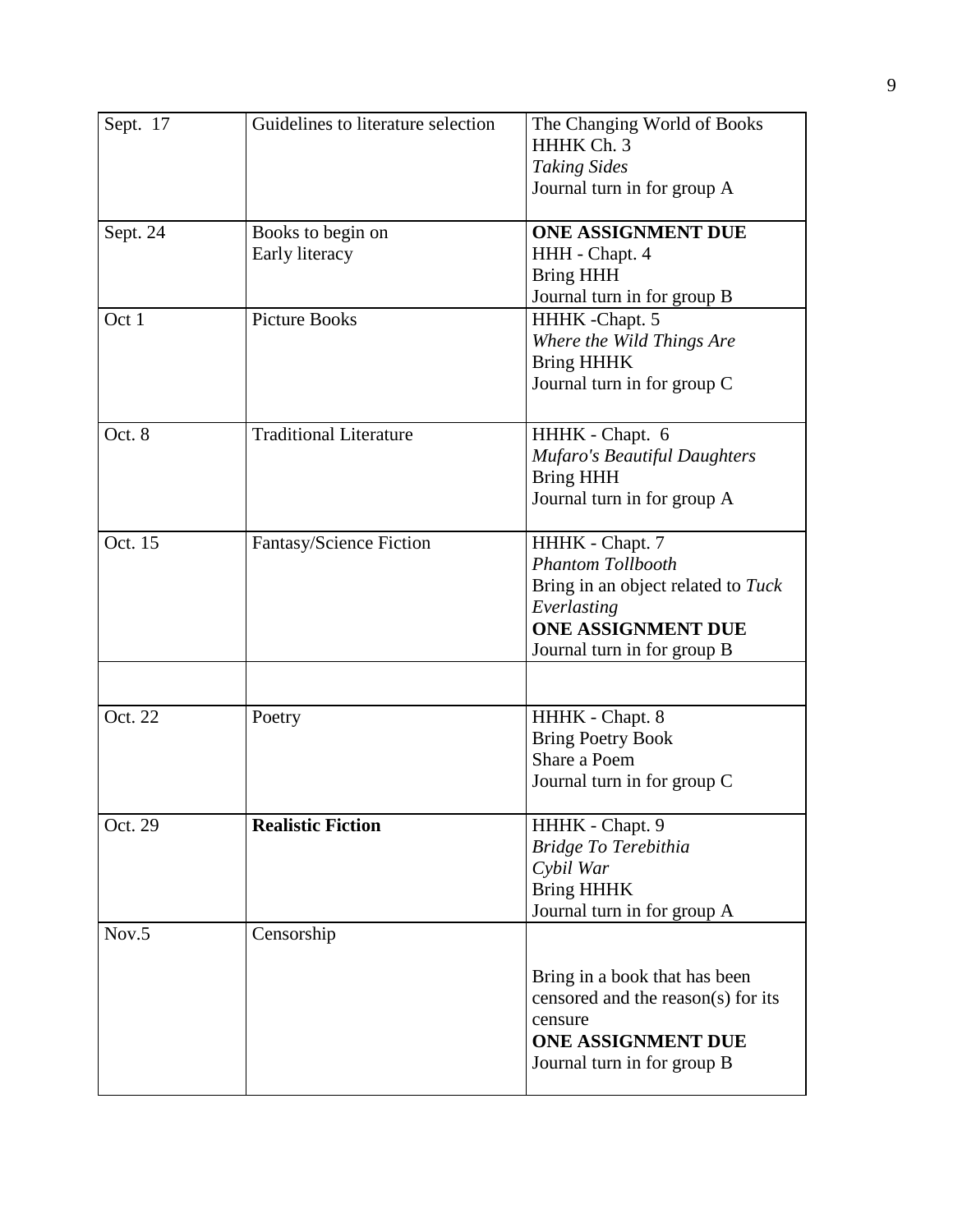| Nov. 12 | <b>Historical Fiction</b>                | HHHK - Chapt. 10<br>Out of the Dust<br>Journal turn in for group C                                                   |
|---------|------------------------------------------|----------------------------------------------------------------------------------------------------------------------|
| Nov. 19 | Informational books                      | HHHK - Chapt. 11<br><b>Bring HHHK</b><br>Through my eyes<br>Bring a nonfiction book on a topic<br>of interest to you |
|         |                                          |                                                                                                                      |
| Nov. 26 | <b>Biographies</b>                       | $HHHK - Ch.$ 12                                                                                                      |
| Dec. 3  | Conducting a Read-Aloud with<br>Children | HHHK - Chapt. 13<br>Journal turn in for all groups                                                                   |

| $\vert$ Dec. 10 | <b>Literature in the Classroom</b> | Final Assignments are due |
|-----------------|------------------------------------|---------------------------|
|                 | "Book Fare"                        |                           |

# **GRADING**

The total number of points for this course is 150 (50 points per unit -  $3 \text{ X } 50 = 150$ ). The break down of points is as follows:

|              | 15 contact hours        |                  | 15                   |                  |  |
|--------------|-------------------------|------------------|----------------------|------------------|--|
|              | Choice projects -       | 20 pts. $X = 80$ |                      |                  |  |
|              | Book Response (Journal) |                  | 30                   |                  |  |
|              | "Quick Writes"          |                  | 25                   |                  |  |
|              | <b>TOTAL</b>            |                  | 150 PTS.             |                  |  |
|              | <b>Grading Scale:</b>   |                  |                      |                  |  |
| $\mathbf{A}$ | 140-150 points          |                  | $B-$                 | $120-124$ points |  |
| $A-$         | 135-139                 |                  | $C_{+}$              | 117-119          |  |
| $B+$         | 132-134                 |                  | $\mathbf{C}$         | 110-109          |  |
| B            | 125-131                 |                  | $\mathsf{C}\text{-}$ | 105-109          |  |
|              |                         |                  |                      |                  |  |

**COE Attendance Policy**